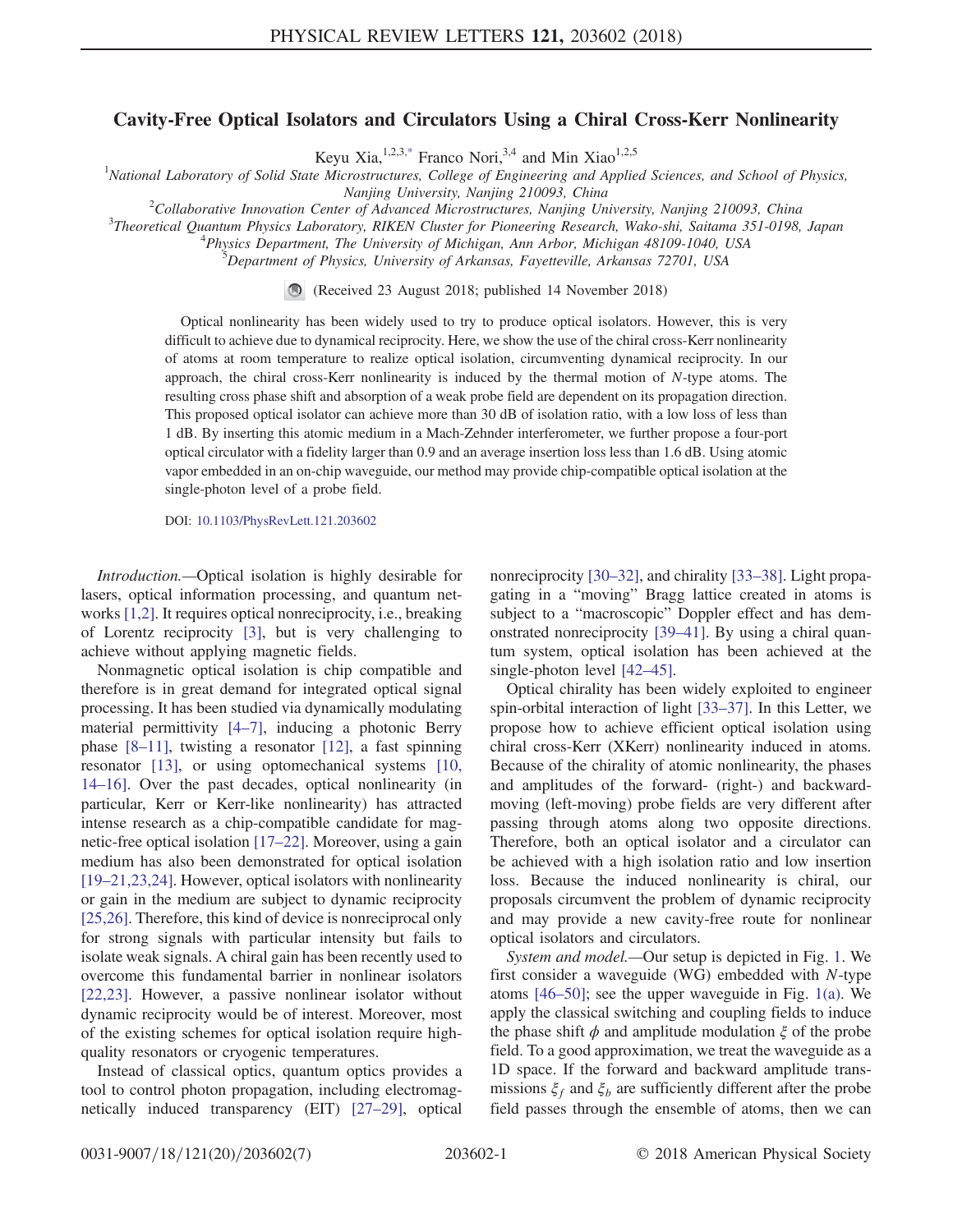<span id="page-1-0"></span>

FIG. 1. (a) Schematic diagram of our setup for an optical isolator and circulator. For an optical isolator, we consider only the upper channel embedded with a cloud of N-type atoms. The photon passing through the atoms suffers a phase shift  $\phi$  and an amplitude transmission of  $\xi$ , dependent on its propagation direction. To perform an optical circulator, the lower channel is added to form a Mach-Zehnder interferometer, using beam splitters BS1 and BS2, with the upper one. In the lower branch, a phase shift  $\vartheta$  is used to compensate the phase shift of the backward-moving photon in the upper branch. (b) Level diagram of N-type atoms. The switching  $(\Omega_s)$ , coupling  $(\Omega_c)$ , and probe  $(\Omega_n)$  fields couple to the transitions  $|1\rangle \leftrightarrow |2\rangle$ ,  $|3\rangle \leftrightarrow |2\rangle$ , and  $|3\rangle \leftrightarrow |4\rangle$ , with detunings  $\Delta_s$ ,  $\Delta_c$ , and  $\Delta_p$ , respectively.

realize a two-port optical isolator. By carefully choosing the density and length of the atomic vapor and properly arranging the switching and coupling fields, we can obtain a phase shift difference,  $\Delta \phi = \phi_f - \phi_b$ , approaching  $\pi$ with high transmissions  $\xi_f$  and  $\xi_b$ . This can provide a fourport optical circulator by adding a lower waveguide to form a Mach-Zehnder interferometer (MZI).

We consider an N-type configuration using rubidium (Rb) atoms to create the chiral XKerr nonlinearity. State  $|2\rangle$ decays to states  $|1\rangle$  and  $|3\rangle$  with rates  $\gamma_{21}$  and  $\gamma_{23}$ , respectively. State  $|4\rangle$  decays at a rate  $\gamma_{43}$ . The dephasing rates of both ground states  $|1\rangle$  and  $|3\rangle$  are Γ. For simplicity, we assume  $\gamma_{21} = \gamma_{23} = \gamma_{34} = \gamma_0$  and  $\Gamma \ll \gamma_0$ , and set  $\gamma_0 =$  $2\pi \times 6$  MHz [\[51\].](#page-5-10) The XKerr nonlinearity can be efficiently induced between the probe and switching fields in the configuration shown in Fig. [1\(b\)](#page-1-0) and can be modified by the coupling laser [\[52\].](#page-6-0) The switching, coupling, and probe laser beams have carrier frequencies  $\omega_s$ ,  $\omega_c$ , and  $\omega_p$ , corresponding to wave vectors  $k_s$ ,  $k_c$ , and  $k_p$ , respectively. The switching (coupling, probe) field drives the transition  $|1\rangle \leftrightarrow |2\rangle$  ( $|3\rangle \leftrightarrow |2\rangle$ ,  $|3\rangle \leftrightarrow |4\rangle$ ) with a detuning  $\Delta_s$  ( $\Delta_c$ ,  $\Delta_p$ ) in the absence of thermal motion. At room temperature, the inevitable random thermal motion of the *j*th atom moving with velocity  $v_i$  causes the "microscopic" Doppler shifts  $k_s v_i$ ,  $k_c v_i$ , and  $k_p v_i$  in the corresponding atomic transitions, respectively. The strength of the nonlinearity is strongly dependent on the effective detunings and thus the Doppler shifts. Thus, these frequency shifts change the optical nonlinearity in a way strongly dependent on the propagation direction of the probe field with respect to the switching and coupling fields, leading to the chiral XKerr nonlinearity. We assume that  $|k_s| = |k_c| = |k_p| = k$ . Both the switching and coupling laser beams are left moving such that  $k_s v_i = k_c v_i$ . In the above arrangement, the backward-moving (forwardmoving) probe field "sees" the same (opposite) Doppler shift as the switching and coupling ones. Under the twophoton resonance condition, i.e.,  $\Delta_c = \Delta_s = \delta$ , and  $|\Omega_s| \ll$  $|\Omega_c|$  leading to  $\rho_{11} \approx 1$ , we can solve the master equation with the perturbation approach [53–[55\]](#page-6-1) and obtain the total XKerr nonlinearity averaged over the velocity distribution as [\[56](#page-6-2)–60]

<span id="page-1-2"></span>
$$
\chi_f = X_0 \int \frac{\gamma_{23}}{(i\Delta_p + \gamma_{43})} \left(\frac{1}{\zeta} + \frac{1}{\zeta^*}\right) N(v) dv \qquad (1)
$$

<span id="page-1-1"></span>for the forward-moving probe field and

$$
\chi_b = X_0 \int \frac{\gamma_{23}}{\left[i(\Delta_p + 2kv) + \gamma_{43}\right]} \left(\frac{1}{\zeta} + \frac{1}{\zeta^*}\right) N(v) dv \quad (2)
$$

in the backward-moving case, where  $X_0 = 3\pi c^2 \gamma_{43}/$  $8\omega_p^2\Gamma_3(\gamma_{21}+\gamma_{23}),$  $\zeta = i(\delta + kv) + (\gamma_{21} + \gamma_{23} + \Gamma_3) +$  $|\Omega_c|^2/2\Gamma_3$ , and c is the vacuum light speed. The velocity distribution is conventionally taken to be Maxwellian i.e. distribution is conventionally taken to be Maxwellian, i.e.,  $N(v) = N_a e^{-v^2/u^2}/\sqrt{\pi}u$ , where u is the room-mean-square<br>atomic velocity and  $ku \approx 2\pi \times 300$  MHz for Rb atoms at atomic velocity and  $ku \approx 2\pi \times 300$  MHz for Rb atoms at room temperature [\[61\]](#page-6-3). In our arrangement, the linear susceptibility of the probe light is vanishingly small and can be neglected because  $\rho_{33} \approx 0$ . Compared with the backward input case, where the Doppler broadening significantly reduces the total XKerr nonlinearity [see Eq. [\(2\)\]](#page-1-1), the Doppler shift "seen" by the forward-moving probe field is partly compensated [see Eq. [\(1\)](#page-1-2)], and subsequently the nonlinearity remains large. This chirality is a combination of thermal motion and the unidirectionality of the switching and coupling lasers. The Doppler shift is due to the atomic thermal motion. The unidirectionally propagating switching and coupling lasers break the spatial symmetry, leading to a direction-dependent response to the probe laser. Without the switching and coupling fields, the thermal motion sharply suppresses the atomic susceptibility in both directions. If the control fields in EIT are applied to atoms from two opposite directions, thermal motion will be detrimental [\[39,40\].](#page-5-7) In the two latter cases, the chirality disappears. Note that the reduced absorption in the "two-photon Doppler-free" configuration for EIT in a 3D atomic sample has been observed [\[62\].](#page-6-4) The two-port nonreciprocal transport has been experimentally demonstrated as a result of atomic thermal motion and the strong atom-cavity coupling [\[63\].](#page-6-5) However, cavity-free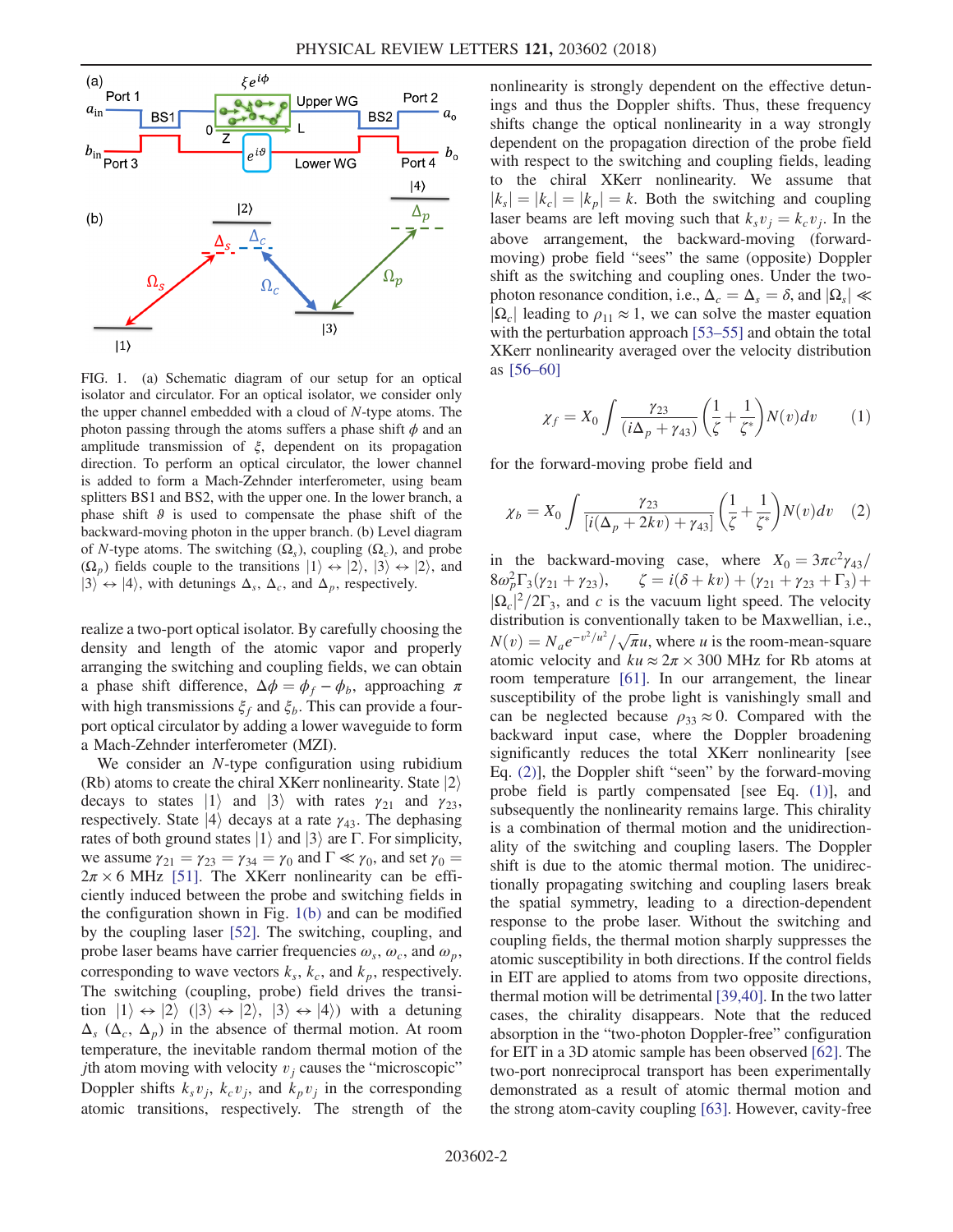optical isolation exploiting thermal motion is conceptually different and admirable, because its realization can be simpler and it can implement multiport optical circulators.

Unlike the configurations for quantum gates [\[51\]](#page-5-10) and nondestructive detection of photons [\[64\]](#page-6-6), the applied switching and coupling modes are chosen here to be much stronger than the probe laser beam. The backaction on the switching field due to the probe photon is negligible. Thus, they can be considered as constant in atoms. We apply the slowly varying envelope approximation to the probe field. The backscattering is negligible during the propagation, and the probe photon propagates unidirectionally [\[51,65\]](#page-5-10). When  $|\Omega_c| \gg |\Omega_s| \gg |\Omega_p|$ , the propagation of the probe pulse in atoms is described by Maxwell equations by taking into account the XKerr nonlinearity [\[66,67\]](#page-6-7):

<span id="page-2-1"></span>
$$
\frac{\partial \Omega_p^f(z,t)}{\partial z} + \frac{1}{c} \frac{\partial \Omega_p^f(z,t)}{\partial t} = -\chi_f |\Omega_s|^2 \Omega_p^f(z,t), \quad (3)
$$

<span id="page-2-2"></span>
$$
\frac{\partial \Omega_p^b(z',t)}{\partial z'} + \frac{1}{c} \frac{\partial \Omega_p^b(z',t)}{\partial t} = -\chi_b |\Omega_s|^2 \Omega_p^b(z',t) \tag{4}
$$

for the forward- and backward-moving probe pulses, respectively, and  $z' = L - z$ . When  $\chi_f = \chi_b$  as in the usual Kerr nonlinear isolators, the medium is reciprocal for the probe beam. However, the medium can be nonreciprocal even for two weak counterpropagating probe beams coexisting in the medium simultaneously when  $\chi_f$  and  $\chi_b$  are very different. Therefore, optical isolators or circulators using this chiral medium can overcome the dynamical reciprocity in conventional nonlinear isolators [\[25\].](#page-5-2) We focus on the steady-state solution, where a long probe pulse is constant in time at position  $z$  [\[51\],](#page-5-10) such that  $(1/c)(\partial \Omega_p^f / \partial t) \approx 0$  and  $(1/c)(\partial \Omega_p^b / \partial t) \approx 0$ . After passing<br>through the atomic medium with length *L*, the probe fields through the atomic medium with length  $L$ , the probe fields become

$$
\Omega_p^j(L) = \xi_j e^{i\phi_j} \Omega_p^j(0),\tag{5}
$$

<span id="page-2-0"></span>where  $\xi_j = \exp(-\text{Re}[\chi_j] | \Omega_s|^2 L)$  and  $\phi_j = -\text{Im}[\chi_j] | \Omega_s|^2 L$ ,<br>with  $j = f$  h are the corresponding transmission appliwith  $j = f$ , b, are the corresponding transmission amplitude and phase shift, respectively. When  $|\Delta_p| \gg \gamma_{43}$ and  $|\Omega_c|^2/2\Gamma_3 \gg |\delta + kv|$ , to a good approximation, we<br>have  $\phi_c \sim N L(3\pi c^2/(4\alpha^2)(\alpha/\Lambda_1)/|\Omega|^2/|\Omega|^2)$  and  $\xi \sim$ have  $\phi_f \approx N_a L (3\pi c^2/4\omega_p^2) (\gamma_0/\Delta_p) (\vert \Omega_s \vert^2/|\Omega_c \vert^2)$  and  $\xi_f \approx$ <br>
2xp  $\left[ N_c L (3\pi c^2/\Delta_c^2) (\omega_c^2/\Delta_c^2) (\vert \Omega_c \vert^2/|\Omega_c \vert^2) \right]$ . The trans  $\exp[-N_a L(3\pi c^2/4\omega_p^2)(\gamma_0^2/\Delta_p^2)(|\Omega_s|^2/|\Omega_c|^2)].$  The trans-<br>mission is coloulated as  $|\xi|^2$ . In contrast, the transmission mission is calculated as  $|\xi_j|^2$ . In contrast, the transmission<br>and phase modulation of the backward-moving probe laser and phase modulation of the backward-moving probe laser are much smaller.

Obviously, an optical isolator can be realized when  $\xi_f \gg \xi_b$ . For  $\xi_f \approx \xi_b$  and  $\phi_f - \phi_b \approx \pi$ , an optical circulator could be made by inserting the atomic vapor in an MZI, as shown in Fig. [1\(a\).](#page-1-0) To achieve that, two beam splitters (BSs) are needed to first divide the input probe pulse into two paths and then mix them after passing through the nonlinear medium. The two BSs are chosen to be identical with reflection and transmission amplitudes of  $\sin \theta$  and  $\cos \theta$ , respectively. The relative phase in these amplitudes is  $\varphi$ . Their operation on photons is determined by  $H_{BS} =$  $\theta e^{i\varphi} \hat{a}_{in}^{\dagger} \hat{b}_{in} + \theta e^{-i\varphi} \hat{a}_{in} \hat{b}_{in}^{\dagger}$  [\[68\]](#page-6-8). A fixed phase shift  $\vartheta$  in the lower path compensates the phase shift  $\phi$ , of the backwardlower path compensates the phase shift  $\phi_b$  of the backwardmoving probe laser beam caused by the nonlinear medium. Therefore, the backward-moving probe photons entering BS1 have the same phase in the upper and lower waveguides. Applying  $H_{BS}$  and the transmission relation Eq. [\(5\)](#page-2-0), we obtain the forward transmission matrix elements between the input and output ports as

$$
T_{12} = \left| \frac{a_o}{a_{\rm in}} \right|^2 = |\xi_f e^{i(\phi_f - \theta)} \cos^2 \theta - \sin^2 \theta|^2, \qquad (6a)
$$

$$
T_{32} = \left| \frac{a_o}{b_{\text{in}}} \right|^2 = | (1 + \xi_f e^{i(\phi_f - \theta)}) \cos \theta \sin \theta |^2, \quad (6b)
$$

$$
T_{14} = \left| \frac{b_o}{a_{\text{in}}} \right|^2 = | (1 + \xi_f e^{i(\phi_f - \theta)}) \cos \theta \sin \theta |^2, \quad (6c)
$$

$$
T_{34} = \left| \frac{b_o}{b_{\text{in}}} \right|^2 = |\cos^2 \theta - \xi_f e^{i(\phi_f - \theta)} \sin^2 \theta|^2, \qquad (6d)
$$

where  $T_{mn}$  is the transmission coefficient from port m to port *n*, with *m*,  $n = 1, 2, 3, 4$ . Exchanging the inputs and the outputs and replacing  $\xi_f$  and  $\phi_f$  with  $\xi_b$  and  $\phi_b$  in  $T_{mn}$ , respectively, we obtain the transmission matrix element  $T_{nm}$  for the backward-moving case. Optical nonreciprocity requires  $T_{mn} \neq T_{nm}$  for  $m \neq n$ . We have  $T_{mm} = 0$  in the circulator. Also, the backscattering to ports at the same side as the input is negligible so that  $T_{31} = T_{13} = T_{41}$  $T_{14}$  (see details in Supplemental Material [\[56\]](#page-6-2)). An ideal circulator, in which the photons flow along  $1 \rightarrow 2 \rightarrow 3 \rightarrow$  $4 \rightarrow 1$ , has a transmission matrix  $T<sup>id</sup>$  with elements  $T_{12}^{id} = T_{23}^{id} = T_{34}^{id} = T_{41}^{id} = 1$  and others zero. Note that  $T_{\text{F}}[T_{1}^{id}T_{1}^{id}T_{1} - A]$  $Tr[T^{id}T^{id,T}] = 4.$ 

Hereafter, we take  $\delta = 0$  and  $\omega_p/2\pi \sim 384$  THz for the  $D_1$  line of Rb atoms and choose the parameters  $N_a =$  $5 \times 10^{12}$  cm<sup>-3</sup>,  $\Gamma_3 = 0.1\gamma_0$ ,  $\Omega_c = 20\gamma_0$ , and  $\Omega_s = 4\gamma_0$ , yielding  $\rho_{11} \approx 0.96$ . Such large switching light can enhance the cross phase modulation of the probe field.

*Isolator.*—For a centimeter-scale medium, e.g.,  $L =$ 2 cm, the medium is absorptive. The forward and backward transmissions are very different; see Fig. [2](#page-3-0). As the probe detuning increases, the forward transmission  $T_{12}$  rapidly increases to a high value of 0.80 at  $\Delta_p = 35.6\gamma_0$ , corresponding to an insertion loss of 1 dB. Because of Doppler broadening, the backward-moving probe field suffers a larger absorption. Therefore, the backward transmission  $T_{21}$  is much smaller than  $T_{12}$ , when  $35.6\gamma_0 < \Delta_p < 60.6\gamma_0$ . In this region, the insertion loss is smaller than 1 dB, while the isolation ratio is larger than 15 dB. The isolation ratio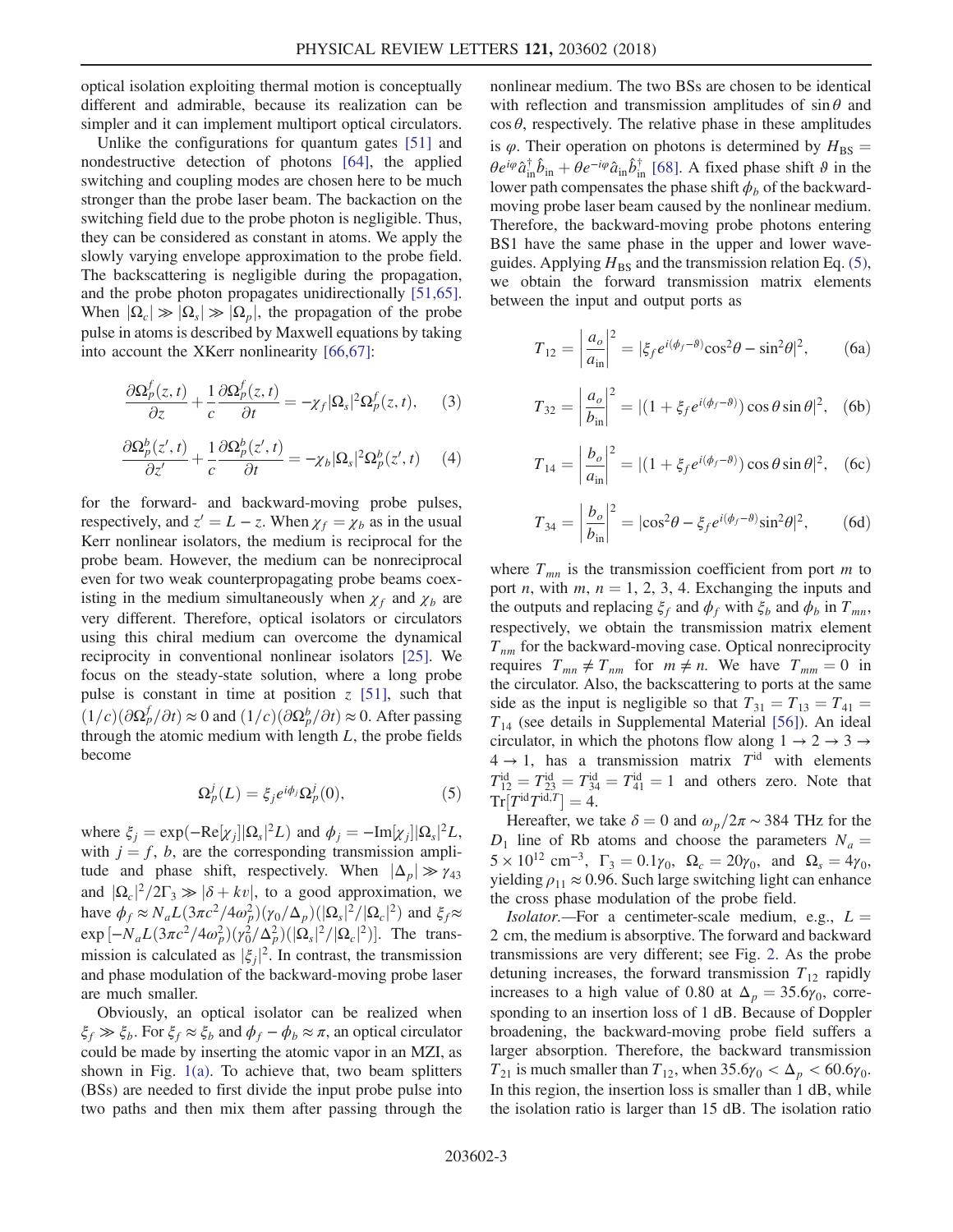<span id="page-3-0"></span>

FIG. 2. Transmission of an isolator for the right-moving (blue curves) and left-moving (red curves) probe fields and the isolation ratio (green curves associating with the right vertical axis) as a function of the probe detuning  $\Delta_p$ . Solid (dashed) curves are for  $L = 2(4)$  cm. Other parameters are  $N_a = 5 \times 10^{12}$  cm<sup>-3</sup>,  $\Gamma_3 = 0.1\gamma_0$ ,  $\Omega_c = 20\gamma_0$ ,  $\Omega_s = 4\gamma_0$ , and  $\delta = 0$ .

can be considerably improved with a large forward transmission by using a longer medium or, equivalently, increasing the atomic density. The nonreciprocal window of frequency slightly moves to larger detuning. For  $L = 4$  cm, the isolation ratio can reach more than 30 dB in the range of  $50\gamma_0 < \Delta_p < 60\gamma_0$ , yielding an isolation bandwidth of  $2\pi \times 60$  MHz. At the same time, the insertion loss remains low, less than 1 dB. Thus, we can simply use this medium as an isolator.

Circulator.—For a short medium, the transmissions of the forward- and backward-moving probes can be comparably high. However, at a particular probe frequency, the phase shift difference between these two opposite propagating probes can approach  $\pi$ . As shown in Fig. [3\(a\),](#page-3-1) for  $L = 3.33$  mm, the phase shift  $\phi_b$  is always small, specifically about  $0.011\pi$  at  $\Delta_p = 7.77\gamma_0$ . In contrast,  $\phi_f$  exponentially decays from about  $2\pi$  at  $\Delta_p = 3.5\gamma_0$  to  $0.5\pi$  at  $\Delta_p = 15.5\gamma_0$ . At the optimal point  $\Delta_p^{\text{opt}} = 7.77\gamma_0$ , the difference of phase shifts  $\phi_0$ ,  $\phi_0$  reaches the optimal difference of phase shifts,  $\phi_f - \phi_b$ , reaches the optimal value of  $\pi$ . At this point,  $\xi_f^{\text{opt}} \approx \xi_b^{\text{opt}} \approx 0.66$ . Thus, a highperformance circulator can be made by inserting this nonlinear medium into an MZI composed of unbalanced BSs. Here, we set  $\theta = 0.01\pi$  and  $\sin^2 \theta = 0.4 \approx \frac{\bar{\xi}}{(1 + \bar{\xi})}$ with  $\bar{\xi} = (\xi_f^{\text{opt}} + \xi_b^{\text{opt}})/2$ .<br>The performance of a

The performance of a circulator can be quantified with the fidelity  $F$  and the average photon survival probability  $\eta$  [\[43\].](#page-5-11) The fidelity is evaluated as the overlap of the renormalized transmission matrix  $\tilde{T} = (T_{ii}/\eta_i)$  with the ideal one,  $T^{\text{id}}$ . Here,  $\eta_i = \sum_k T_{i,k}$  is the survival probability of the probe photons entering port  $i$ . The average operation fidelity of the circulator is then  $\mathcal{F} = Tr[\tilde{T}T^{\text{id},T}]$  $Tr[T^{id}T^{id,T}]$ , giving the probability of a correct circulator operation averaged over various inputs. The minimum fidelity is  $\mathcal{F} = 0$ , while an ideal operation yields  $\mathcal{F} = 1$ . The average photon survival probability  $\eta = \sum_i \eta_i/4$  is

<span id="page-3-1"></span>

FIG. 3. Circulator performance versus the detuning  $\Delta_n$ . (a) Phase shifts (blue curves) and transmission amplitudes (red curves) for right- (solid curves) and left-moving (dashed lines) probe fields as a function of the probe detuning  $\Delta_p$ . (b) Fidelity (green curves) and average insertion loss (blue dashed curves) of an optical circulator as a function of  $\Delta_p$ . The vertical black dashed lines in the two figures show the optimal detuning  $\Delta_{p}^{\text{opt}}/\gamma_0 = 7.77$  when  $\phi_{p}^{\text{opt}} - \phi_{p}^{\text{opt}} = \pi$  and  $\xi_{p}^{\text{opt}} \approx \xi_{p}^{\text{opt}} \approx 0.66$ .<br>The length of the atomic medium is 3.33 mm. Other parameters The length of the atomic medium is 3.33 mm. Other parameters are as in Fig. [2.](#page-3-0)

another important figure characterizing the four-port circulator. We scan the probe frequency to find the working window of the circulator in Fig. [3](#page-3-1). As the detuning  $\Delta_p$ varies from  $6\gamma_0$  to  $20\gamma_0$ , the fidelity first rises up rapidly, reaches the maximum 0.944 at  $\Delta_p^{\text{opt}} = 7.77\gamma_0$ , and then<br>decreases to a small value of 0.63 During this sweep n decreases to a small value of 0.63. During this sweep,  $\eta$ increases from 0.68 to about 0.83. Although the photons have a larger probability to survive at a large detuning, the fidelity is low. As a trade-off, the circulator operating within the frequency range  $6.6\gamma_0 < \Delta_p < 9.7\gamma_0$  can achieve a fidelity larger than 0.9 at the expense of  $\eta > 0.69$ . The corresponding working window is about  $2\pi \times 20$  MHz, and the average insertion loss is about 1.6 dB. If  $\theta = 0$ , the fidelity and insertion loss reduce only very slightly.

At  $\Delta_p^{\text{opt}}$ , we obtain  $\mathcal{F} = 0.944$  and  $\eta = 0.72$ , yielding<br>insertion loss of 1.42 dB. The corresponding transan insertion loss of 1.42 dB. The corresponding transmission matrix is shown in Fig. [4.](#page-4-8) The obtained matrix is close to that of the ideal circulator, implying that a good optical nonreciprocity is obtained. We can also quantify the circulator performance by the isolations  $I_i =$  $-10 \log(T_{i+1,i}/T_{i,i+1})$  of the four optical isolators formed between adjacent ports [\[43\]](#page-5-11) and have  $\{I_i\} = \{41.7,$ 13.8, 13.8, 8.2 dB with  $i = \{1, 2, 3, 4\}$ , implying nonreciprocal photon circulation along  $1 \rightarrow 2 \rightarrow 3 \rightarrow 4 \rightarrow 1$ . The achieved performance is already useful for practical optical isolation [\[43\]](#page-5-11).

Implementation.—The required 1D nonlinear waveguide embedded with alkali atoms can be made with various methods and platforms [\[42,46](#page-5-8)–50,69–74]. A feasible platform can be a centimeter-scale hollow-core photonic crystal fiber filled with Rb atoms at room temperature [\[49,74\].](#page-5-12) A few-photon-level memory and a strong XKerr nonlinearity have been demonstrated with a weak control field in such a platform [\[49,74\].](#page-5-12) For an on-chip realization, we consider a zigzag waveguide cladded with high-density Rb atoms, allowing a coherent light-atom interaction [71–[73\].](#page-6-9) To conduct an N-type configuration, we couple the lasers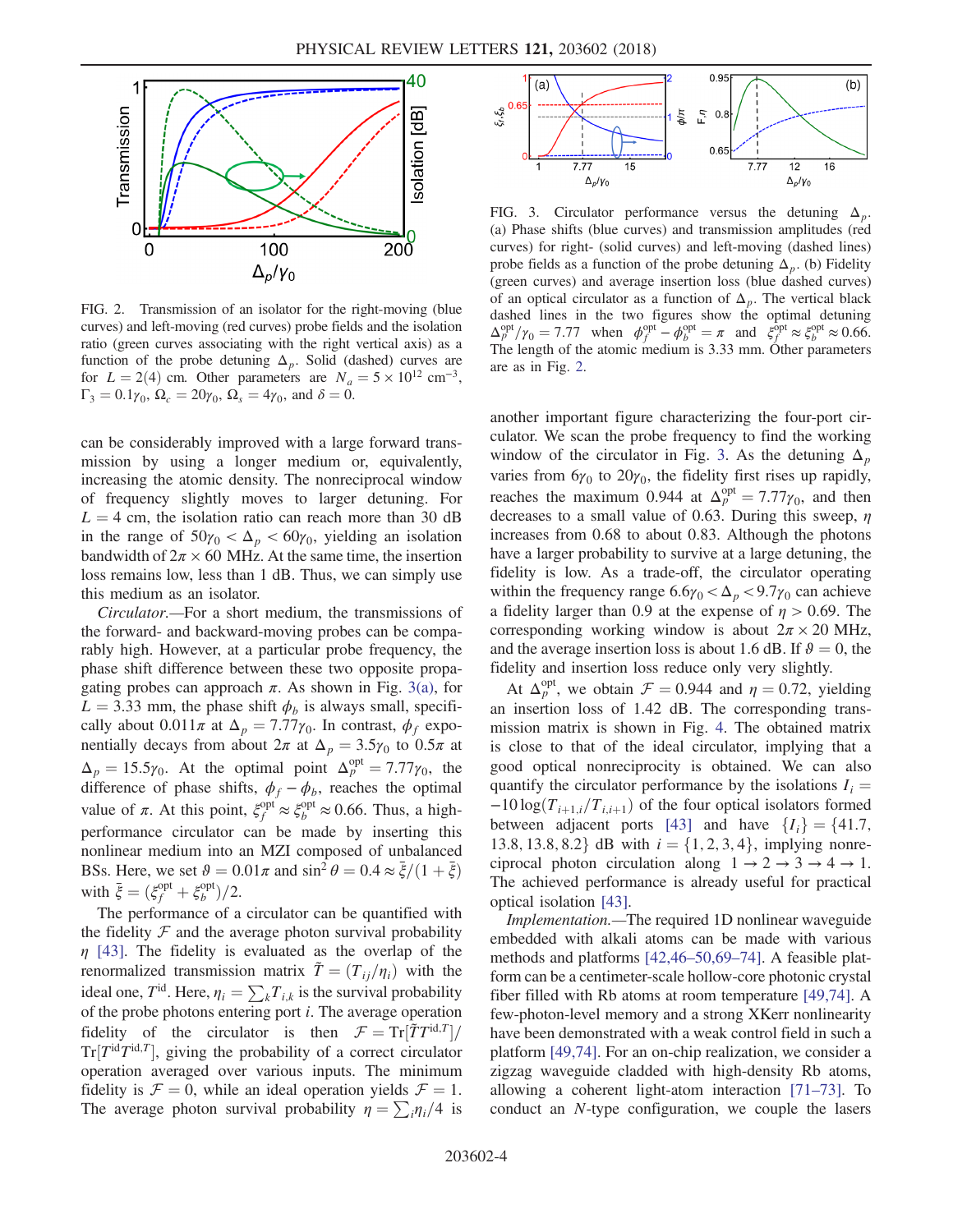<span id="page-4-8"></span>

FIG. 4. Transmission matrix of an optical circulator at the optimal point  $\Delta_p^{\text{opt}}/\gamma_0 = 7.77$ . The numbers inside the color squares are the transmission between the two ports. The transsquares are the transmission between the two ports. The transmissions in white areas are zero. Other parameters are as in Fig. [3.](#page-3-1)

to the  $D_1$  lines of the Rb atom, yielding  $\omega_p/2\pi \sim 384$  THz. A linearly polarized probe field drives the transition  $|5^2S_{1/2}, F = 2, m_s = 0\rangle \leftrightarrow |5^2P_{1/2}, F' = 2, m'_s = 0\rangle$ . The linearly polarized switching light couples to  $|5^2S_{1/2}, F = 1$ ;  $m_s = -1$ )  $\leftrightarrow$   $|5^2P_{1/2}, F'=1, m'_s = -1$ ). The strong left-<br>circularly polarized coupling field is applied between circularly-polarized coupling field is applied between  $|5^2S_{1/2}, F=2, m_s = 0\rangle \leftrightarrow |5^2P_{1/2}, F'=1, m'_s = -1\rangle$ . Thus, the optical isolation can be performed for a linearly polarized light.

Conclusion.—We have presented new ways to realize optical isolators and circulators using chiral XKerr nonlinearity of N-type atoms embedded in a 1D waveguide. The four-port optical circulator can reach a high fidelity of 0.9 and a small insertion loss of 1.6 dB. Our proposal may provide a new vision for nonlinear optical isolation without dynamic reciprocity, because the XKerr nonlinearity itself is chiral, and the isolation is based on the linear Eqs. [\(3\)](#page-2-1) and [\(4\)](#page-2-2). A large XKerr nonlinearity has been reported at the single-photon level [\[49,51\].](#page-5-12) Therefore, our method can be extended to the quantum regime, realizing an optical circulator for a single-photon probe on a chip at room temperature.

We acknowledge Dr. Sahin Ozdemir for helpful discussions. K. X. and M. X. thank the support of the National Key R&D Program of China (Grant No. 2017YFA0303703) and the National Natural Science Foundation of China (Grants No. 11874212 and No. 61435007). F. N. is supported in part by the MURI Center for Dynamic Magneto-Optics via the Air Force Office of Scientific Research (AFOSR) (FA9550- 14-1-0040), Army Research Office (ARO) (Grant No. W911NF-18-1-0358), Asian Office of Aerospace Research and Development (AOARD) (Grant No. FA2386-18-1-4045), Japan Science and Technology Agency (JST) (the ImPACT program and CREST Grant No. JPMJCR1676), Japan Society for the Promotion of Science (JSPS) (JSPS-RFBR Grant No. 17-52-50023 and JSPS-FWO Grant No. VS.059.18N), RIKEN-AIST Challenge Research Fund, and the John Templeton Foundation.

<span id="page-4-0"></span>[\\*](#page-0-0) keyu.xia@nju.edu.cn

- <span id="page-4-1"></span>[1] J. I. Cirac, P. Zoller, H. J. Kimble, and H. Mabuchi, Quantum State Transfer and Entanglement Distribution among Distant Nodes in a Quantum Network, [Phys. Rev.](https://doi.org/10.1103/PhysRevLett.78.3221) Lett. 78[, 3221 \(1997\)](https://doi.org/10.1103/PhysRevLett.78.3221).
- <span id="page-4-2"></span>[2] H. J. Kimble, The quantum internet, [Nature \(London\)](https://doi.org/10.1038/nature07127) 453, [1023 \(2008\)](https://doi.org/10.1038/nature07127).
- [3] D. Jalas, A. Petrov, M. Eich, W. Freude, S. Fan, Z. Yu, R. Baets, M. Popović, A. Melloni, J. D. Joannopoulos, M. Vanwolleghm, C. R. Doerr, and H. Renner, What is—and what is not—an optical isolator, [Nat. Photonics](https://doi.org/10.1038/nphoton.2013.185) 7, 579 [\(2013\).](https://doi.org/10.1038/nphoton.2013.185)
- <span id="page-4-3"></span>[4] Z. Yu and S. Fan, Optical isolation based on nonreciprocal phase shift induced by interband photonic transitions, [Appl.](https://doi.org/10.1063/1.3127531) Phys. Lett. 94[, 171116 \(2009\).](https://doi.org/10.1063/1.3127531)
- [5] D. L. Sounas and A. Alù, Non-reciprocal photonics based on time modulation, [Nat. Photonics](https://doi.org/10.1038/s41566-017-0051-x) 11, 774 (2017).
- [6] Z. Yu and S. Fan, Complete optical isolation created by indirect interband photonic transitions, [Nat. Photonics](https://doi.org/10.1038/nphoton.2008.273) 3, 91  $(2009)$
- [7] M. S. Kang, A. Butsch, and P. St. J. Russell, Reconfigurable light-driven opto-acoustic isolators in photonic crystal fibre, [Nat. Photonics](https://doi.org/10.1038/nphoton.2011.180) 5, 549 (2011).
- <span id="page-4-4"></span>[8] K. Fang, Z. Yu, and S. Fan, Realizing effective magnetic field for photons by controlling the phase of dynamic modulation, [Nat. Photonics](https://doi.org/10.1038/nphoton.2012.236) 6, 782 (2012).
- [9] K. Fang, Z. Yu, and S. Fan, Photonic Aharonov-Bohm Effect Based on Dynamic Modulation, [Phys. Rev. Lett.](https://doi.org/10.1103/PhysRevLett.108.153901) 108, [153901 \(2012\).](https://doi.org/10.1103/PhysRevLett.108.153901)
- <span id="page-4-7"></span>[10] K. Fang, J. Luo, A. Metelmann, M. H. Matheny, F. Marquardt, A. A. Clerk, and O. Painter, Generalized nonreciprocity in an optomechanical circuit via synthetic magnetism and reservoir engineering, [Nat. Phys.](https://doi.org/10.1038/nphys4009) 13, 465 [\(2017\).](https://doi.org/10.1038/nphys4009)
- [11] L. D. Tzuang, K. Fang, P. Nussenzveig, S. Fan, and M. Lipson, Non-reciprocal phase shift induced by an effective magnetic flux for light, [Nat. Photonics](https://doi.org/10.1038/nphoton.2014.177) 8, 701 (2014).
- <span id="page-4-5"></span>[12] N. Jia, N. Schine, A. Georgakopoulos, A. Ryou, A. Sommer, and J. Simon, Photons and polaritons in a broken-time-reversal nonplanar resonator, [Phys. Rev. A](https://doi.org/10.1103/PhysRevA.97.013802) 97[, 013802 \(2018\).](https://doi.org/10.1103/PhysRevA.97.013802)
- <span id="page-4-6"></span>[13] S. Maayani, R. Dahan, Y. Kligerman, E. Moses, A. U. Hassan, H. Jing, F. Nori, D. N. Christodoulides, and T. Carmon, Flying couplers above spinning resonators generate irreversible refraction, [Nature \(London\)](https://doi.org/10.1038/s41586-018-0245-5) 558, 569 [\(2018\).](https://doi.org/10.1038/s41586-018-0245-5)
- [14] M. Hafezi and P. Rabl, Optomechanically induced nonreciprocity in microring resonators, [Opt. Express](https://doi.org/10.1364/OE.20.007672) 20, 7672 [\(2012\).](https://doi.org/10.1364/OE.20.007672)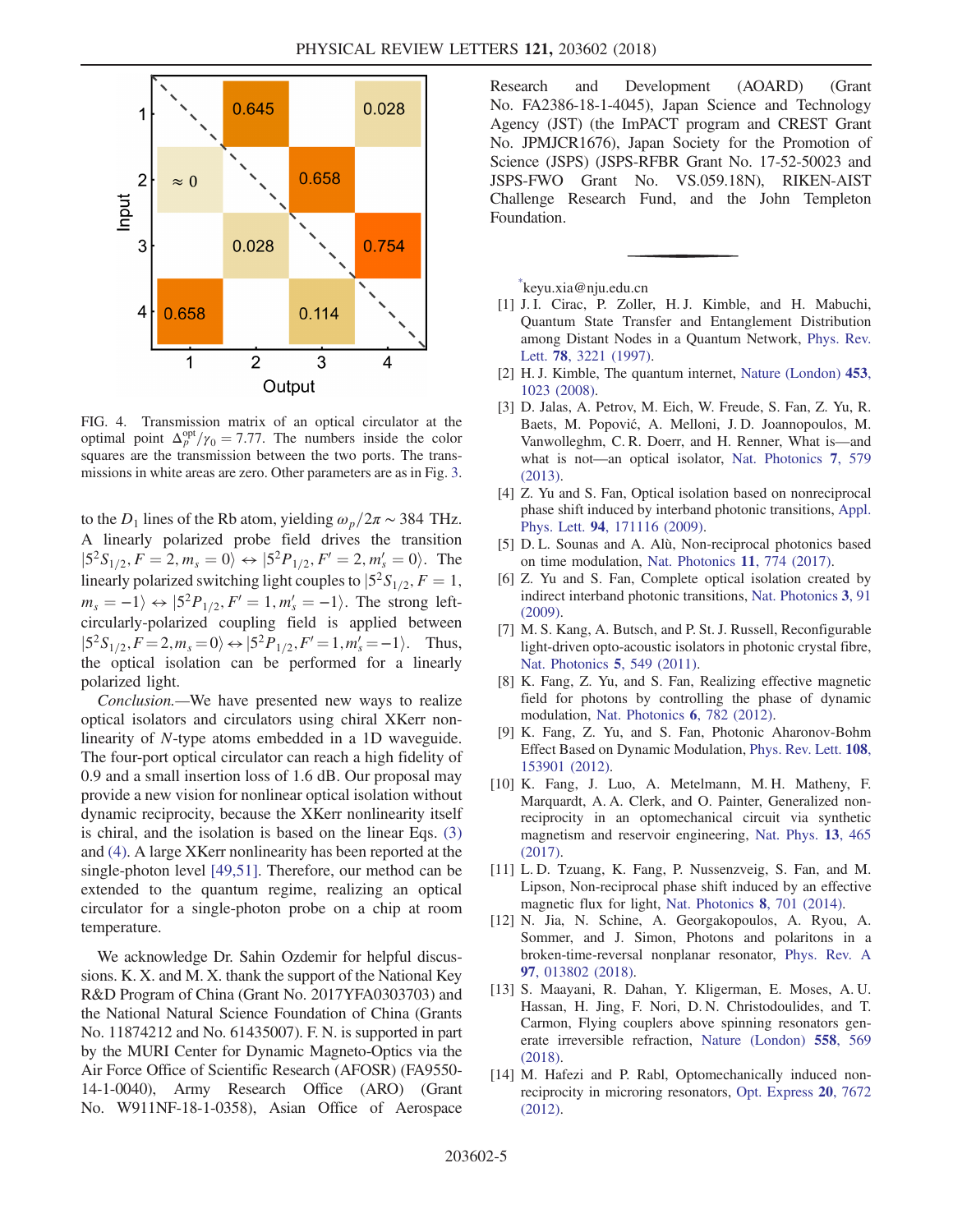- [15] Z. Shen, Y.-L. Zhang, Y. Chen, C.-L. Zou, Y.-F. Xiao, X.-B. Zou, F.-W. Sun, G.-C. Guo, and C.-H. Dong, Experimental realization of optomechanically induced non-reciprocity, [Nat. Photonics](https://doi.org/10.1038/nphoton.2016.161) 10, 657 (2016).
- [16] F. Ruesink, M.-A. Miri, A. Alù, and E. Verhagen, Nonreciprocity and magnetic-free isolation based on optomechanical interactions, Nat. Commun. 7[, 13662 \(2016\).](https://doi.org/10.1038/ncomms13662)
- <span id="page-5-0"></span>[17] M. Soljačić, C. Luo, J.D. Joannopoulos, and S. Fan, Nonlinear photonic crystal microdevices for optical integration, Opt. Lett. 28[, 637 \(2003\).](https://doi.org/10.1364/OL.28.000637)
- [18] L. Fan, J. Wang, L. T. Varghese, H. Shen, B. Niu, Y. Xuan, A. M. Weiner, and M. Qi, An all-silicon passive optical diode, Science 335[, 447 \(2012\).](https://doi.org/10.1126/science.1214383)
- <span id="page-5-1"></span>[19] L. Chang, X. Jiang, S. Hua, C. Yang, J. Wen, L. Jiang, G. Li, G. Wang, and M. Xiao, Parity-time symmetry and variable optical isolation in active-passive-coupled microresonators, [Nat. Photonics](https://doi.org/10.1038/nphoton.2014.133) 8, 524 (2014).
- [20] B. Peng, Ş. K. Özdemir, F. Lei, F. Monifi, M. Gianfreda, G. L. Long, S. Fan, F. Nori, C. M. Bender, and L. Yang, Parity-time-symmetric whispering-gallery microcavities, Nat. Phys. 10[, 394 \(2014\)](https://doi.org/10.1038/nphys2927).
- [21] N. Bender, S. Factor, J. D. Bodyfelt, H. Ramezani, D. N. Christodoulides, F. M. Ellis, and T. Kottos, Observation of Asymmetric Transport in Structures with Active Nonlinearities, Phys. Rev. Lett. 110[, 234101 \(2013\)](https://doi.org/10.1103/PhysRevLett.110.234101).
- <span id="page-5-3"></span>[22] S. Hua, J. Wen, X. Jiang, Q. Hua, L. Jiang, and M. Xiao, Demonstration of a chip-based optical isolator with parametric amplification, [Nat. Commun.](https://doi.org/10.1038/ncomms13657) 7, 13657 [\(2016\).](https://doi.org/10.1038/ncomms13657)
- [23] Y. Zheng, J. Yang, Z. Shen, J. Cao, X. Chen, X. Liang, and W. Wan, Optically induced transparency in a micro-cavity, Light Sci. Appl. 5[, e16072 \(2016\).](https://doi.org/10.1038/lsa.2016.72)
- [24] B. He, L. Yang, X. Jiang, and M. Xiao, Transmission Nonreciprocity in a Mutually Coupled Circulating Structure, Phys. Rev. Lett. 120[, 203904 \(2018\)](https://doi.org/10.1103/PhysRevLett.120.203904).
- <span id="page-5-2"></span>[25] Y. Shi, Z. Yu, and S. Fan, Limitations of nonlinear optical isolators due to dynamic reciprocity, [Nat. Photonics](https://doi.org/10.1038/nphoton.2015.79) 9, 388 [\(2015\).](https://doi.org/10.1038/nphoton.2015.79)
- [26] A. B. Khanikaev and A. Alù, Nonlinear dynamic reciprocity, [Nat. Photonics](https://doi.org/10.1038/nphoton.2015.86) 9, 359 (2015).
- <span id="page-5-4"></span>[27] B. Peng, Ş. K. Özdemir, W. Chen, F. Nori, and L. Yang, What is and what is not electromagnetically induced transparency in whispering-gallery microcavities, [Nat. Commun.](https://doi.org/10.1038/ncomms6082) 5[, 5082 \(2014\).](https://doi.org/10.1038/ncomms6082)
- [28] H.-C. Sun, Y.-x. Liu, H. Ian, J. Q. You, E. Il'ichev, and F. Nori, Electromagnetically induced transparency and Autler-Townes splitting in superconducting flux quantum circuits, Phys. Rev. A 89[, 063822 \(2014\)](https://doi.org/10.1103/PhysRevA.89.063822).
- [29] H. Ian, Y.-x. Liu, and F. Nori, Tunable electromagnetically induced transparency and absorption with dressed superconducting qubits, Phys. Rev. A 81[, 063823 \(2010\).](https://doi.org/10.1103/PhysRevA.81.063823)
- <span id="page-5-5"></span>[30] P. Lodahl, S. Mahmoodian, S. Stobbe, A. Rauschenbeutel, P. Schneeweiss, J. Volz, H. Pichler, and P. Zoller, Chiral quantum optics, [Nature \(London\)](https://doi.org/10.1038/nature21037) 541, 473 (2017).
- [31] C. Y. Hu, Spin-based single-photon transistor, dynamic random access memory, diodes, and routers in semiconductors, Phys. Rev. B 94[, 245307 \(2016\)](https://doi.org/10.1103/PhysRevB.94.245307).
- [32] R. Huang, A. Miranowicz, J.-Q. Liao, F. Nori, and H. Jing, Nonreciprocal Photon Blockade, [Phys. Rev. Lett.](https://doi.org/10.1103/PhysRevLett.121.153601) 121, [153601 \(2018\).](https://doi.org/10.1103/PhysRevLett.121.153601)
- <span id="page-5-6"></span>[33] Y. Tang and A. E. Cohen, Optical Chirality and Its Interaction with Matter, [Phys. Rev. Lett.](https://doi.org/10.1103/PhysRevLett.104.163901) 104, 163901 [\(2010\).](https://doi.org/10.1103/PhysRevLett.104.163901)
- [34] K. Y. Bliokh, D. Smirnova, and F. Nori, Quantum spin Hall effect of light, Science 348[, 1448 \(2015\)](https://doi.org/10.1126/science.aaa9519).
- [35] K. Y. Bliokh, F. J. Rodríguez-Fortuño, F. Nori, and A. V. Zayats, Spin-orbit interactions of light, [Nat. Photonics](https://doi.org/10.1038/nphoton.2015.201) 9, [796 \(2015\)](https://doi.org/10.1038/nphoton.2015.201).
- [36] K. Y. Bliokh and F. Nori, Transverse and longitudinal angular momenta of light, [Phys. Rep.](https://doi.org/10.1016/j.physrep.2015.06.003) 592, 1 (2015).
- [37] K. Y. Bliokh and F. Nori, Characterizing optical chirality, Phys. Rev. A 83[, 021803\(R\) \(2011\).](https://doi.org/10.1103/PhysRevA.83.021803)
- [38] T. Li, A. Miranowicz, X. Hu, K. Xia, and F. Nori, Quantum memory and gates using a  $\Lambda$ -type quantum emitter coupled to a chiral waveguide, Phys. Rev. A 97[, 062318 \(2018\).](https://doi.org/10.1103/PhysRevA.97.062318)
- <span id="page-5-7"></span>[39] D.-W. Wang, H.-T. Zhou, M.-J. Guo, J.-X. Zhang, J. Evers, and S.-Y. Zhu, Optical Diode Made from a Moving Photonic Crystal, Phys. Rev. Lett. 110[, 093901 \(2013\).](https://doi.org/10.1103/PhysRevLett.110.093901)
- [40] S. A. R. Horsley, J.-H. Wu, M. Artoni, and G. C. La Rocca, Optical Nonreciprocity of Cold Atom Bragg Mirrors in Motion, Phys. Rev. Lett. 110[, 223602 \(2013\)](https://doi.org/10.1103/PhysRevLett.110.223602).
- [41] H. Ramezani, P. K. Jha, Y. Wang, and X. Zhang, Nonreciprocal Localization of Photons, [Phys. Rev. Lett.](https://doi.org/10.1103/PhysRevLett.120.043901) 120, [043901 \(2018\).](https://doi.org/10.1103/PhysRevLett.120.043901)
- <span id="page-5-8"></span>[42] C. Sayrin, C. Junge, R. Mitsch, B. Albrecht, D. O'Shea, P. Schneeweiss, J. Volz, and A. Rauschenbeutel, Nanophotonic Optical Isolator Controlled by the Internal State of Cold Atoms, Phys. Rev. X 5[, 041036 \(2015\)](https://doi.org/10.1103/PhysRevX.5.041036).
- <span id="page-5-11"></span>[43] M. Scheucher, A. Hilico, E. Will, J. Volz, and A. Rauschenbeutel, Quantum optical circulator controlled by a single chirally coupled atom, Science 354[, 1577 \(2016\).](https://doi.org/10.1126/science.aaj2118)
- [44] I. Söllner, S. Mahmoodian, S. L. Hansen, L. Midolo, A. Javadi, G. Kiršanskè, T. Pregnolato, H. El-Ella, E. H. Lee, J. D. Song, S. Stobbe, and P. Lodahl, Deterministic photonemitter coupling in chiral photonic circuits, [Nat. Nano](https://doi.org/10.1038/nnano.2015.159)technol. 10[, 775 \(2015\)](https://doi.org/10.1038/nnano.2015.159).
- [45] K. Xia, G. Lu, G. Lin, Y. Cheng, Y. Niu, S. Gong, and J. Twamley, Reversible nonmagnetic single-photon isolation using unbalanced quantum coupling, [Phys. Rev. A](https://doi.org/10.1103/PhysRevA.90.043802) 90, [043802 \(2014\).](https://doi.org/10.1103/PhysRevA.90.043802)
- <span id="page-5-9"></span>[46] H. Schmidt and A. R. Hawkins, Electromagnetically induced transparency in alkali atoms integrated on a semiconductor chip, [Appl. Phys. Lett.](https://doi.org/10.1063/1.1853528) 86, 032106 (2005).
- [47] E. J. Lunt, B. Wu, J. M. Keeley, P. Measor, H. Schmidt, and A. R. Hawkins, Hollow ARROW waveguides on selfaligned pedestals for improved geometry and transmission, [IEEE Photonics Technol. Lett.](https://doi.org/10.1109/LPT.2010.2051145) 22, 1147 (2010).
- [48] L. Stern, B. Desiatov, I. Goykhman, and U. Levy, Nanoscale light-matter interactions in atomic cladding waveguides, [Nat. Commun.](https://doi.org/10.1038/ncomms2554) 4, 1548 (2013).
- <span id="page-5-12"></span>[49] V. Venkataraman, K. Saha, and A. L. Gaeta, Phase modulation at the few-photon level for weak-nonlinearity-based quantum computing, [Nat. Photonics](https://doi.org/10.1038/nphoton.2012.283) 7, 138 (2013).
- [50] G. Epple, K. S. Kleinbach, T. G. Euser, N. Y. Joly, T. Pfau, P. St. J. Russell, and R. Löw, Rydberg atoms in hollow-core photonic crystal fibres, [Nat. Commun.](https://doi.org/10.1038/ncomms5132) 5, 4132 (2014).
- <span id="page-5-10"></span>[51] Z.-Y. Liu, Y.-H. Chen, Y.-C. Chen, H.-Y. Lo, P.-J. Tsai, I. A. Yu, Y.-C. Chen, and Y.-F. Chen, Large Cross-Phase Modulation at the Few-Photon Level, [Phys. Rev. Lett.](https://doi.org/10.1103/PhysRevLett.117.203601) 117, [203601 \(2016\).](https://doi.org/10.1103/PhysRevLett.117.203601)